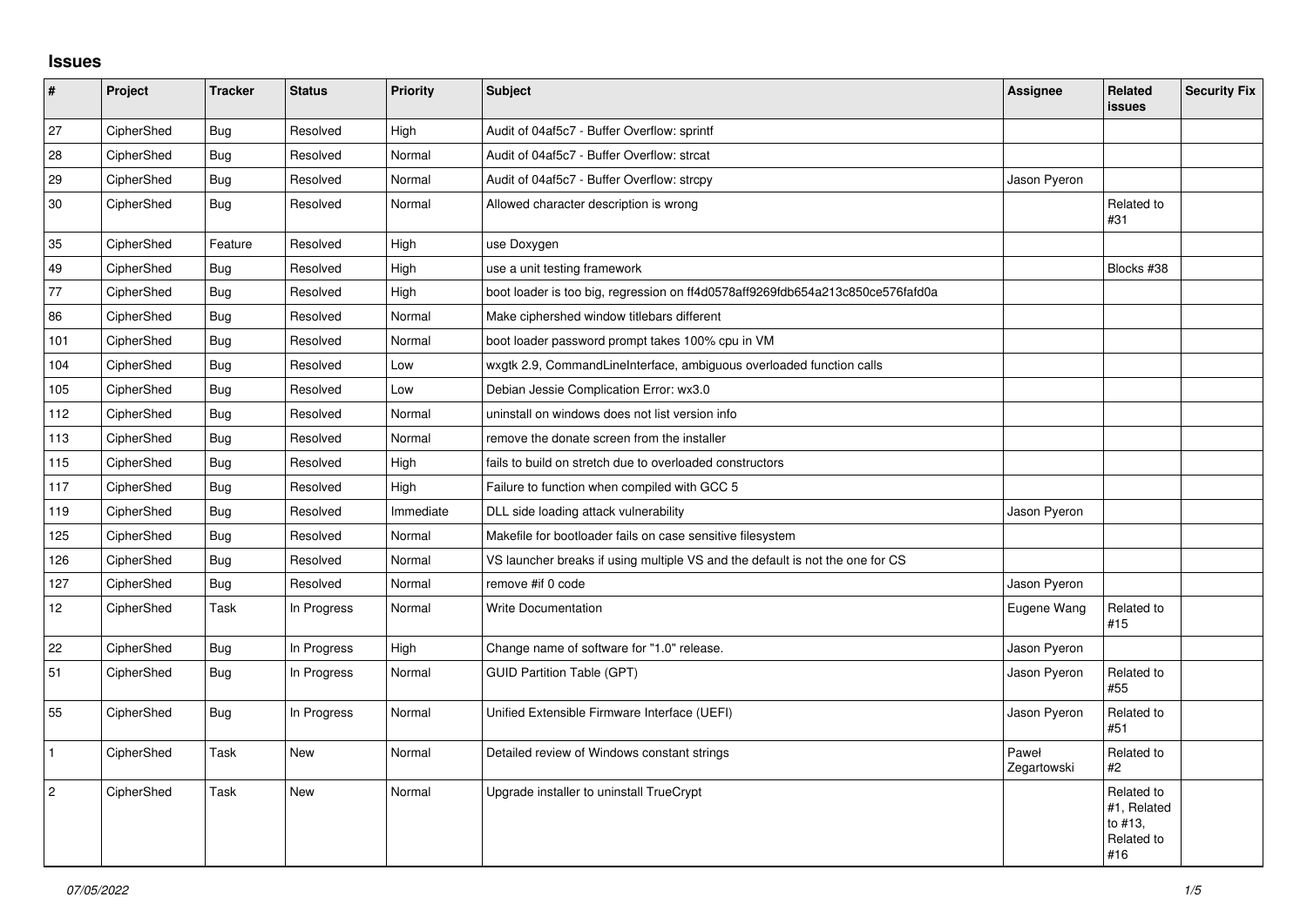| $\vert$ #      | Project    | <b>Tracker</b> | <b>Status</b> | Priority | <b>Subject</b>                                                 | Assignee                    | <b>Related</b><br>issues | <b>Security Fix</b> |
|----------------|------------|----------------|---------------|----------|----------------------------------------------------------------|-----------------------------|--------------------------|---------------------|
| $\overline{3}$ | CipherShed | Task           | <b>New</b>    | Normal   | Finish initial bitmaps and icons                               |                             |                          |                     |
| $\overline{4}$ | CipherShed | Task           | <b>New</b>    | Normal   | Get Windows executable signing key                             | <b>Bill Cox</b>             |                          |                     |
| 5              | CipherShed | Task           | <b>New</b>    | Normal   | Linux build, installer, VM                                     | Kyle Marek                  | Related to<br>#50        |                     |
| 6              | CipherShed | Task           | <b>New</b>    | Normal   | Windows build, installer, VM                                   | <b>Bill Cox</b>             |                          |                     |
| 7              | CipherShed | Task           | New           | Normal   | Mac build, installer, VM                                       | Jason Pyeron                |                          |                     |
| 8              | CipherShed | Task           | New           | Normal   | Get graphics artist to work on artwork, icons                  |                             |                          |                     |
| 9              | CipherShed | Task           | New           | Normal   | Create check-list of features to be tested                     | Pier-Luc Caron<br>St-Pierre |                          |                     |
| 10             | CipherShed | Feature        | <b>New</b>    | Low      | Two-factor Pre-boot-authentication with USB stick and Password |                             |                          |                     |
| 11             | CipherShed | Feature        | <b>New</b>    | Low      | Cipher set enablement                                          |                             |                          |                     |
| 13             | CipherShed | Task           | New           | Normal   | List of all version numbers                                    | Rocki H                     | Related to<br>#2         |                     |
| 14             | CipherShed | <b>Bug</b>     | <b>New</b>    | Normal   | Fixes urls in ui (/applink? links)                             |                             | Related to<br>#25        |                     |
| 15             | CipherShed | Task           | New           | Normal   | Create Gnu Info page                                           | Eugene Wang                 | Related to<br>#12        |                     |
| 16             | CipherShed | Task           | New           | High     | Create list of all installed files / registry keys (Windows).  | Rocki H                     | Related to<br>#2         |                     |
| 17             | CipherShed | Task           | <b>New</b>    | Normal   | Create debian packaging                                        |                             |                          |                     |
| 18             | CipherShed | Task           | <b>New</b>    | Normal   | Create rpm packaging                                           |                             |                          |                     |
| 19             | CipherShed | Task           | New           | Normal   | Create pkgbuild for arch                                       |                             |                          |                     |
| 20             | CipherShed | Task           | <b>New</b>    | Normal   | Create dmg for os x                                            |                             |                          |                     |
| 21             | CipherShed | <b>Bug</b>     | New           | High     | Method of mounting may be exploited                            |                             |                          |                     |
| 23             | CipherShed | Bug            | <b>New</b>    | Normal   | Windows 8 / 8.1 Fast Startup                                   | Rocki H                     |                          |                     |
| 24             | CipherShed | Task           | New           | Normal   | Add Windows 8 / Server 2012                                    | Rocki H                     |                          |                     |
| 25             | CipherShed | Task           | <b>New</b>    | Normal   | Broken applinks                                                |                             | Related to<br>#14        |                     |
| 26             | CipherShed | <b>Bug</b>     | New           | Normal   | Large External Drive Support on Mac (>512byte sector size)     |                             |                          |                     |
| 31             | CipherShed | <b>Bug</b>     | New           | Normal   | there is duplicate code for password character checking        | Jason Pyeron                | Related to<br>#30        |                     |
| $32\,$         | CipherShed | Feature        | <b>New</b>    | Normal   | truecrypt.ch ideas thread                                      |                             |                          |                     |
| 33             | CipherShed | Feature        | New           | Normal   | windows comamnd line volume creation                           |                             |                          |                     |
| 34             | CipherShed | Feature        | New           | Normal   | windows mount point support                                    |                             | Related to<br>#60        |                     |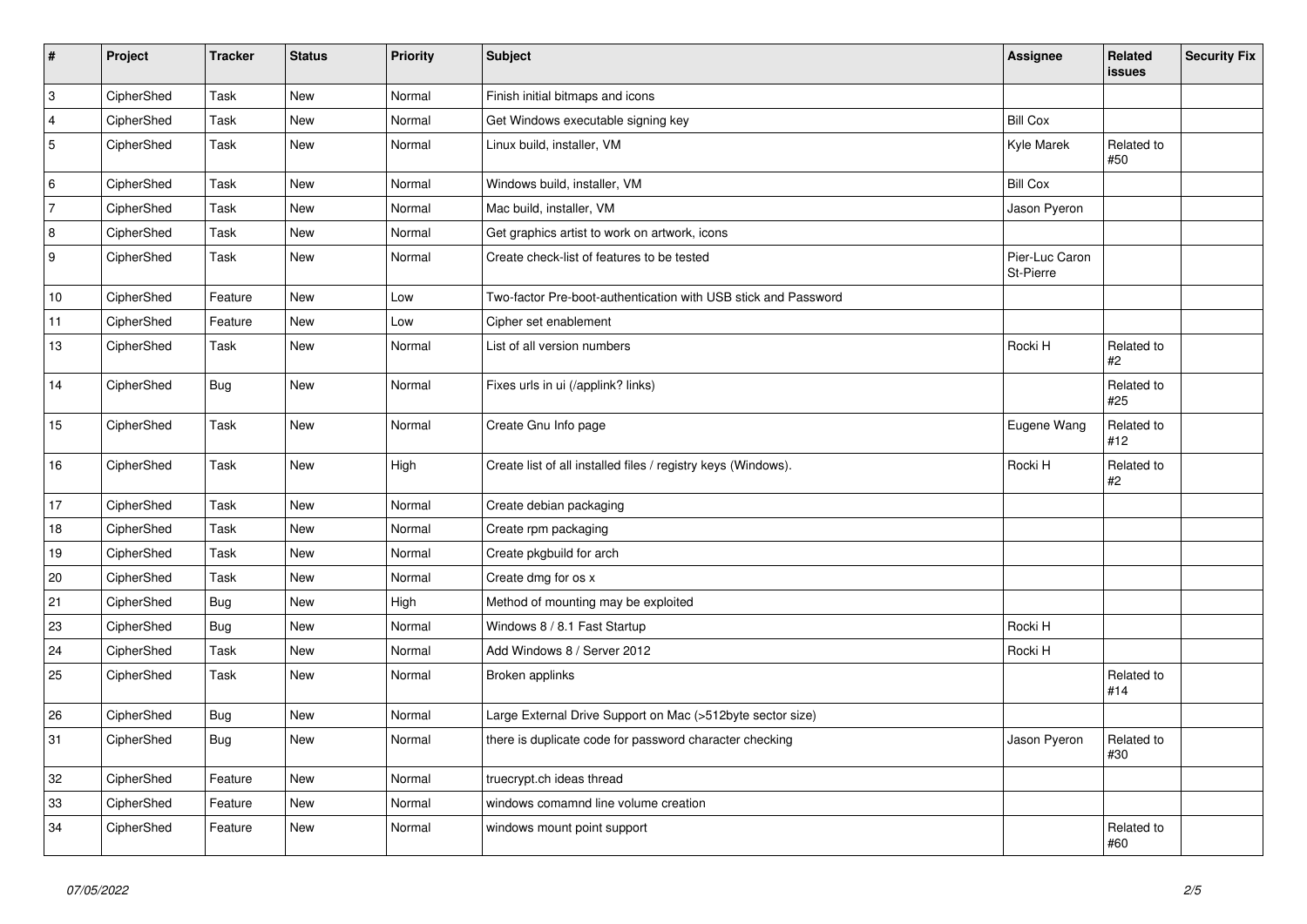| #  | Project    | <b>Tracker</b> | <b>Status</b> | Priority | Subject                                                         | <b>Assignee</b> | Related<br>issues | <b>Security Fix</b> |
|----|------------|----------------|---------------|----------|-----------------------------------------------------------------|-----------------|-------------------|---------------------|
| 36 | CipherShed | Feature        | <b>New</b>    | Normal   | support multiple actors to open an encrypted volume             |                 |                   |                     |
| 37 | CipherShed | <b>Bug</b>     | New           | High     | Open Crypto Audit Project issues                                |                 |                   |                     |
| 38 | CipherShed | <b>Bug</b>     | New           | High     | Weak Volume Header key derivation algorithm                     |                 | Blocked by<br>#49 |                     |
| 39 | CipherShed | <b>Bug</b>     | New           | High     | Sensitive information might be paged out from kernel stacks     |                 |                   |                     |
| 40 | CipherShed | <b>Bug</b>     | New           | High     | Multiple issues in the bootloader decompressor                  |                 |                   |                     |
| 41 | CipherShed | <b>Bug</b>     | New           | High     | Windows kernel driver uses memset() to clear sensitive data     |                 |                   |                     |
| 42 | CipherShed | <b>Bug</b>     | New           | High     | TC_IOCTL_GET_SYSTEM_DRIVE_DUMP_CONFIG kernel pointer disclosure |                 |                   |                     |
| 43 | CipherShed | <b>Bug</b>     | New           | High     | IOCTL_DISK_VERIFY integer overflow                              |                 |                   |                     |
| 44 | CipherShed | Bug            | New           | High     | TC_IOCTL_OPEN_TEST multiple issues                              |                 |                   |                     |
| 45 | CipherShed | <b>Bug</b>     | New           | High     | MainThreadProc() integer overflow                               |                 |                   |                     |
| 46 | CipherShed | <b>Bug</b>     | New           | High     | MountVolume() device check bypass                               |                 |                   |                     |
| 47 | CipherShed | Bug            | New           | High     | GetWipePassCount() / WipeBuffer() can cause BSOD                |                 |                   |                     |
| 48 | CipherShed | Bug            | New           | High     | EncryptDataUnits() lacks error handling                         |                 |                   |                     |
| 50 | CipherShed | Feature        | New           | Normal   | Linux FDE                                                       |                 | Related to<br>#5  |                     |
| 52 | CipherShed | Feature        | New           | Low      | recovery utility & tools                                        |                 | Related to<br>#59 |                     |
| 53 | CipherShed | Feature        | New           | Low      | Portable / non-admin volume browser                             |                 |                   |                     |
| 54 | CipherShed | Feature        | New           | Low      | Self Destruct Password                                          |                 |                   |                     |
| 56 | CipherShed | Bug            | New           | Low      | FreeBSD support                                                 |                 |                   |                     |
| 57 | CipherShed | Feature        | New           | Normal   | Skein support                                                   |                 |                   |                     |
| 58 | CipherShed | Feature        | New           | Low      | Tablet / Touch screen / non-keyboard boot support               |                 |                   |                     |
| 59 | CipherShed | <b>Bug</b>     | New           | Low      | optimized rescue disk                                           |                 | Related to<br>#52 |                     |
| 60 | CipherShed | Feature        | New           | Normal   | Enhanced UX - shell extension for container management          |                 | Related to<br>#34 |                     |
| 61 | CipherShed | Feature        | <b>New</b>    | Normal   | optionally support TPM                                          |                 |                   |                     |
| 62 | CipherShed | Feature        | New           | Normal   | Administrative Configuration for Enterprise IT                  |                 |                   |                     |
| 63 | CipherShed | Bug            | New           | Normal   | 64 bit gui on 64 bit systems                                    |                 | Related to<br>#65 |                     |
| 64 | CipherShed | Task           | New           | Normal   | Rewrite or remove LongReverse in Common/Dlgcode.c               |                 |                   |                     |
| 65 | CipherShed | Feature        | New           | Normal   | pure 64 bit version for windows                                 |                 | Related to<br>#63 |                     |
| 66 | CipherShed | Feature        | New           | Normal   | provide robust API for usermode interaction with kernel driver  |                 |                   |                     |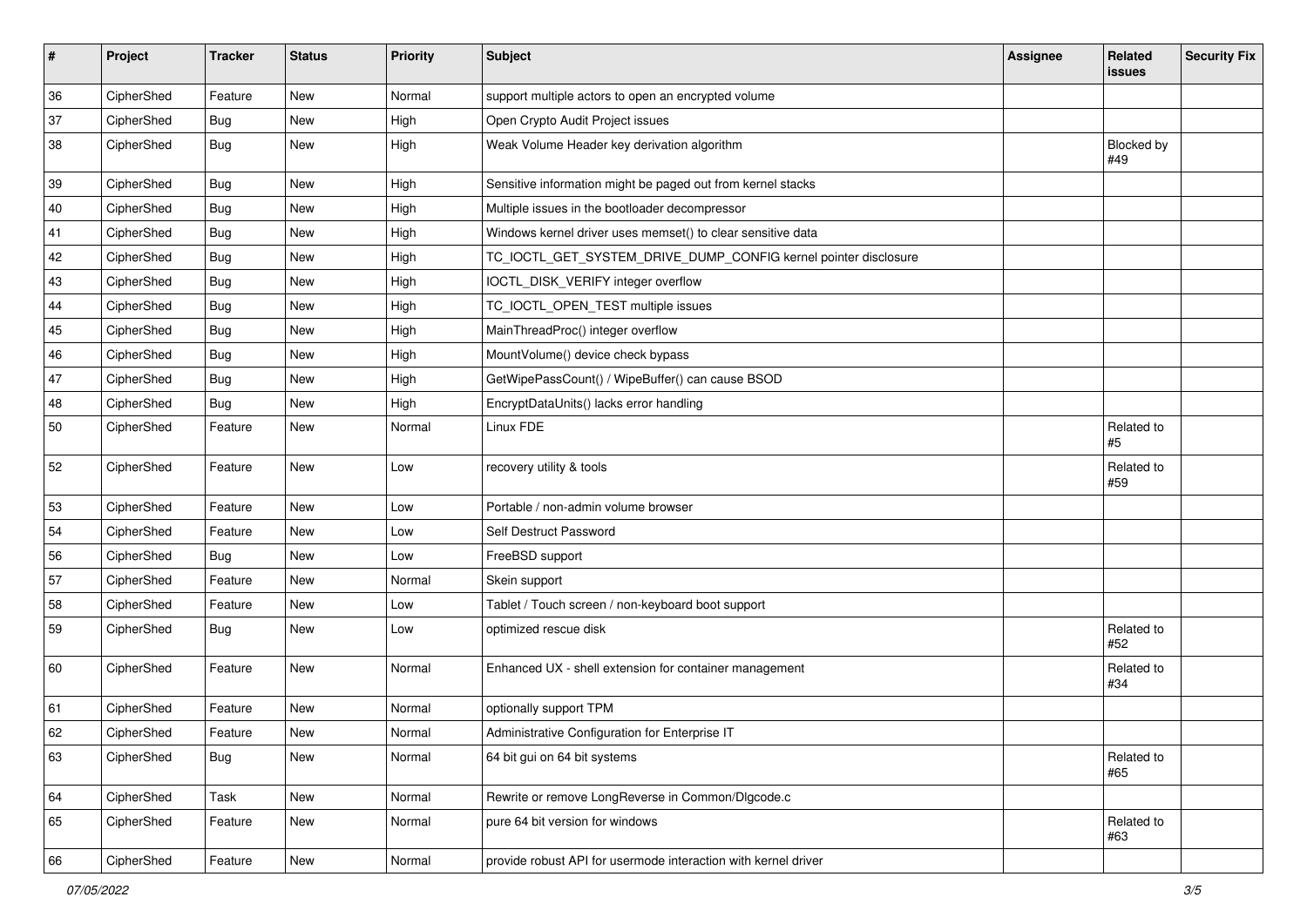| $\sharp$ | Project    | <b>Tracker</b> | <b>Status</b> | <b>Priority</b> | <b>Subject</b>                                                                                                                             | Assignee      | Related<br><b>issues</b> | <b>Security Fix</b> |
|----------|------------|----------------|---------------|-----------------|--------------------------------------------------------------------------------------------------------------------------------------------|---------------|--------------------------|---------------------|
| 67       | CipherShed | Feature        | <b>New</b>    | Normal          | print a backup                                                                                                                             |               |                          |                     |
| 69       | CipherShed | Feature        | New           | Low             | integration test: mounting and sharing volumes                                                                                             |               |                          |                     |
| 70       | CipherShed | Feature        | <b>New</b>    | Normal          | track git info in build                                                                                                                    |               |                          |                     |
| 71       | CipherShed | Bug            | <b>New</b>    | High            | passwords using non-ascii                                                                                                                  |               |                          |                     |
| $72\,$   | CipherShed | Bug            | New           | Normal          | The installation fails, but a message (from windows?) says it succeeds and asks if you want<br>to reboot                                   |               |                          |                     |
| 73       | CipherShed | Bug            | New           | Normal          | Truecrypt icon showing in taskbar                                                                                                          |               |                          |                     |
| 74       | CipherShed | Bug            | <b>New</b>    | Normal          | Hardcoded Build date in Help->About window                                                                                                 |               |                          |                     |
| 75       | CipherShed | Feature        | New           | Low             | code coverage - ConvertUTF.c                                                                                                               |               |                          |                     |
| 76       | CipherShed | <b>Bug</b>     | New           | Normal          | MakeSelfExtractingPackage used in CI cannot have dialog boxes                                                                              |               |                          |                     |
| 78       | CipherShed | Bug            | New           | Normal          | update the ciphershed.org website, automatically                                                                                           |               |                          |                     |
| 79       | CipherShed | Feature        | New           | Low             | document a list of file systems compatible with Hidden Volume usage                                                                        |               |                          |                     |
| 80       | CipherShed | Bug            | New           | Low             | TEST CASE: ubuntu 14 GUI install                                                                                                           |               |                          |                     |
| 81       | CipherShed | Feature        | <b>New</b>    | Normal          | Decrypt System drive via commandline                                                                                                       |               |                          |                     |
| 82       | CipherShed | Feature        | New           | Normal          | add sparse file detection to non-windows versions                                                                                          |               |                          |                     |
| 83       | CipherShed | Bug            | New           | Normal          | deduplicate file names                                                                                                                     |               |                          |                     |
| 84       | CipherShed | Bug            | <b>New</b>    | Normal          | wcsncpy is subject to buffer overflow                                                                                                      |               |                          |                     |
| 85       | CipherShed | Bug            | <b>New</b>    | Normal          | Digcode.c is 9917 lines long, split it up                                                                                                  |               |                          |                     |
| 87       | CipherShed | Feature        | <b>New</b>    | Low             | support multiple hidden volumes                                                                                                            |               |                          |                     |
| 88       | CipherShed | Bug            | New           | Normal          | smart card support for containers                                                                                                          |               |                          |                     |
| 89       | CipherShed | Feature        | <b>New</b>    | Normal          | Support the Common Criteria Collaborative Protection Profile for Full Disk Encryption                                                      |               |                          |                     |
| 90       | CipherShed | Feature        | New           | Normal          | cipher setting preference file                                                                                                             |               |                          |                     |
| 91       | CipherShed | Feature        | New           | Normal          | use linked libraries in kernel driver to isolate logical units and later support plugins                                                   |               |                          |                     |
| 92       | CipherShed | Feature        | New           | Normal          | allow change of cipher/key on encrypted container without decrypting                                                                       |               |                          |                     |
| 93       | CipherShed | Feature        | New           | Normal          | support "quick" encrypt for new media (especially flash/SSD)                                                                               |               |                          |                     |
| 94       | CipherShed | Bug            | New           | High            | CipherShed Volume Creation Wizard: Encryption of Host Protected Area":"Encryption of Host<br>Protected Area" class #32770 not initialized? |               |                          |                     |
| 95       | CipherShed | <b>Bug</b>     | New           | Normal          | Platform/SystemException.h and Common/Exception.h define the same class/struct                                                             |               |                          |                     |
| 96       | CipherShed | Feature        | New           | Normal          | installer to incorporate a post-installation quick-start wizard                                                                            |               |                          |                     |
| 97       | CipherShed | Feature        | New           | Normal          | Suggestion 1 - Do not use unknown terminology                                                                                              | Niklas Lemcke |                          |                     |
| 98       | CipherShed | Feature        | New           | Normal          | Suggestion 2 - Do not misuse native UI controls                                                                                            | Niklas Lemcke |                          |                     |
| 99       | CipherShed | Feature        | <b>New</b>    | Normal          | Suggestion 3-Separate required and optional input parameters                                                                               |               |                          |                     |